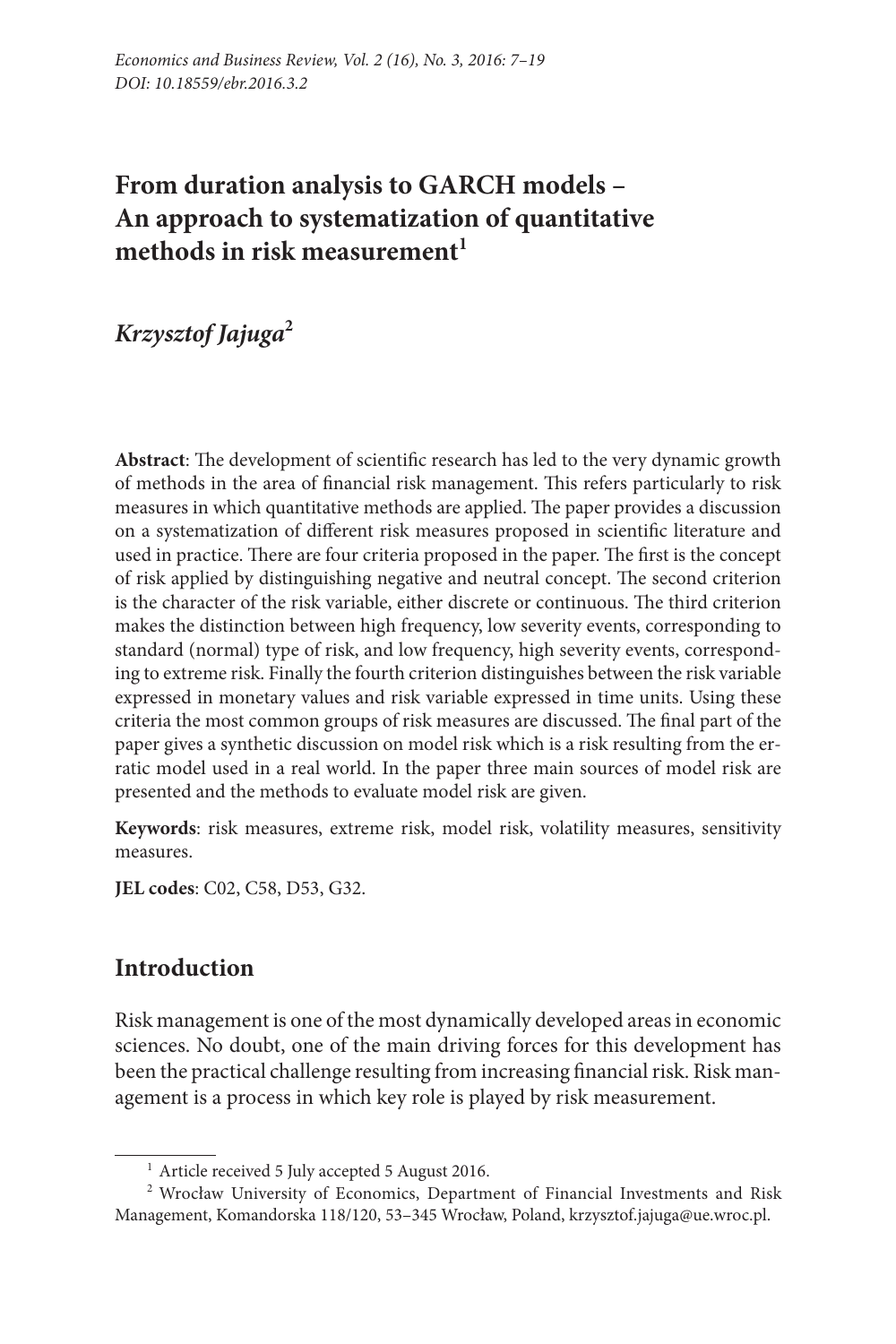There have been many approaches proposed to measure risk, both by theoreticians and practitioners. The aim of the paper is to systematize some risk measures with regard to several criteria as well as provide some related comments. The most important scientific milestones in the area of risk measurement are:

- Duration [Macaulay 1938], proposed as a measure of interest rate risk for debt instruments;
- Portfolio theory [Markowitz 1952 and 1959] in which variance as a risk measure was proposed to analyze market risk (mostly stock price risk);
- Separation theorem [Tobin 1958] being an extension of portfolio theory;
- Use of discriminant analysis in credit risk measurement [Altman 1968];
- Option pricing theory [Black and Scholes 1973; Merton 1994], providing a framework to analyze option as risk hedging tool;
- Family of GARCH models [Engle 1982; Bollerslev 1986], an adaptive method to calculate market risk.

The risk measures mentioned were proposed many years ago, the last being (GARCH model) about thirty years ago. In the framework discussed below we concentrate on these measures. Since that time there has not been new significant methodological development. Many researchers made some surveys of these measures, including Brachinger and Weber [1997] as well as Pedersen and Satchell [1998]. On the contrary there were many applications of existing measures.

The most commonly measured types of financial risk are:

- Market risk, which is risk resulting from the possible changes of prices on financial and commodity market (stock price risk, interest rate risk, exchange rate risk, commodity price risk, real estate price risk);
- Credit risk, which is risk resulting from the possibility that the other party of the contract will not make a contractual payment;
- Operational risk, which is risk resulting from failures of internal systems, human errors or external events.

The paper is structured as follows. The first section outlines criteria for the systemization of financial risk measures. The next sections deal with particular cases of risk measures, namely: risk measures based on continuous distribution (Section 2), sensitivity measures (Section 3), measures of extreme risk (Section 4), risk measures for risk variable expressed in time units (Sections 5 and 6). The last section discusses model risk. The paper is closed with brief conclusions.

## **1. Financial risk measures – criteria for systematics**

There are very many different criteria that can be used to systematize risk measures. From the point of view of quantitative tools that can be applied in risk measurement we propose the following four criteria: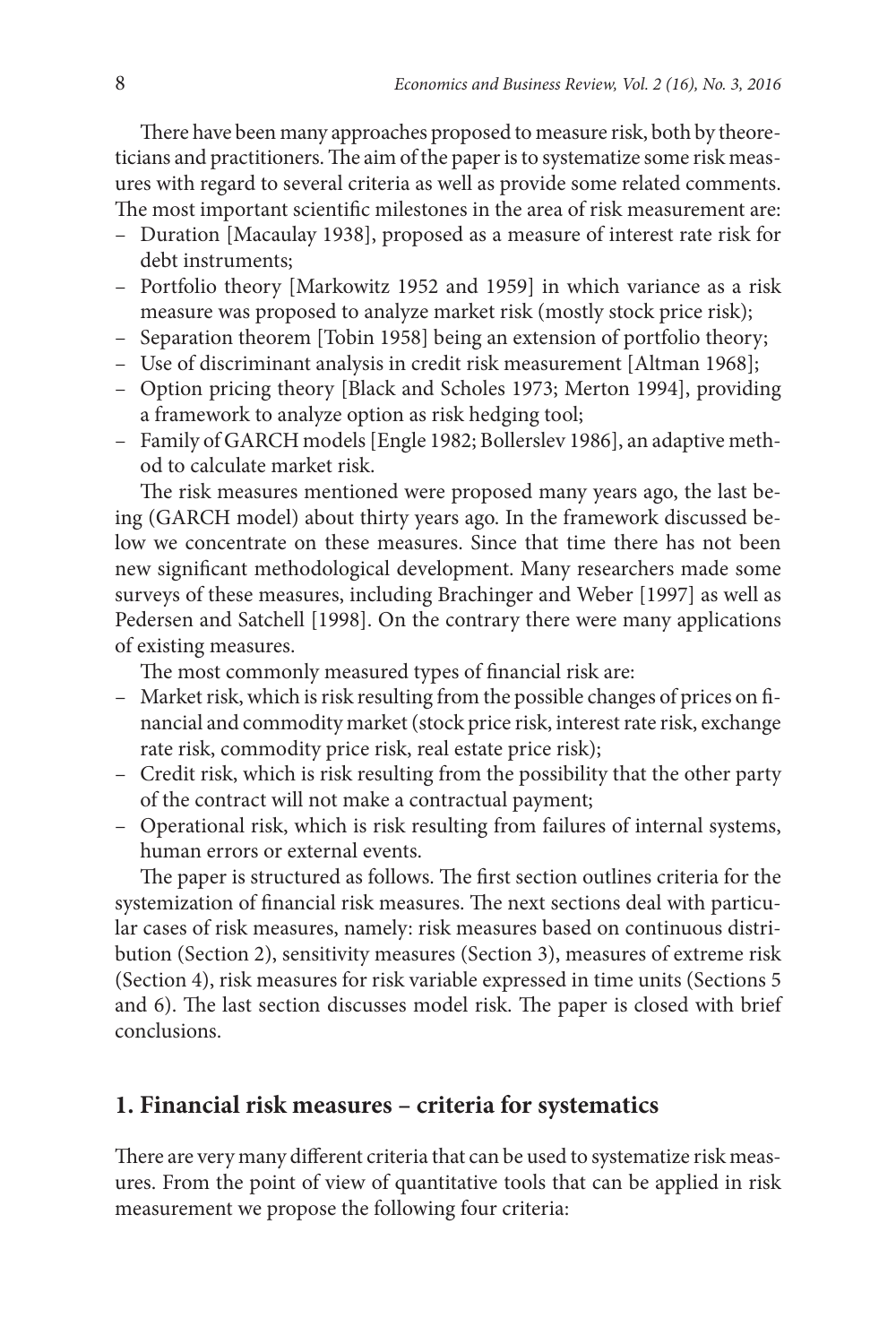- Negative (one-sided) or neutral (two-sided) concept of risk;
- Continuous or discrete risk variable;
- Risk considered in monetary units or in time units;
- Normal risk or extreme risk.

#### **Negative or neutral concept of risk**

In the negative concept risk is understood as a threat and therefore it can be described by the possibility of falling below some expected or desired level. Such a concept is the only one used in insurance, also it is found in the other areas of finance where negative consequences are of crucial importance. Typically negative concept of risk is applied with regard to operational risk and to credit risk (with the exception of credit risk of tradable debt instruments such as bonds).

In the neutral concept risk is understood as a threat on the one hand and as an opportunity on the other. Typically a neutral concept of risk is applied with regard to market risk.

#### **Continuous or discrete risk variable**

This is a very important distinction since it has impact on the quantitative tools used in risk measurement. The most common continuous risk variables are: price, return, loss. Such a variable is measured on a ratio scale. These variables are treated as continuous for practical reasons despite the fact that the actual number of values they can have is countable – they are measured with some degree of accuracy, e.g. one cent. However treating them as continuous variables brings the benefits of the possible use of a plethora of quantitative tools including those based on continuous distributions. Discrete risk variables can usually have several values. Very often they correspond to the occurrence of some event. The simplest case is the binary risk variable which takes value 1 when the risk event (such as the default of the company) occurs and value 0 when risk event does not occur.

#### **Risk considered in time and monetary units**

Despite the fact that this distinction is usually not discussed in literature we decided to take it into consideration since it bears some importance in understanding risk. When risk is considered in "monetary" units, then the time period is given and risk is modelled through a "monetary" variable such as value or return. A typical example is return, being the variable analyzed in a given period. When risk is considered in time units then monetary value is given and risk is modelled through a time variable. A typical example is the time needed to achieve some value of investment.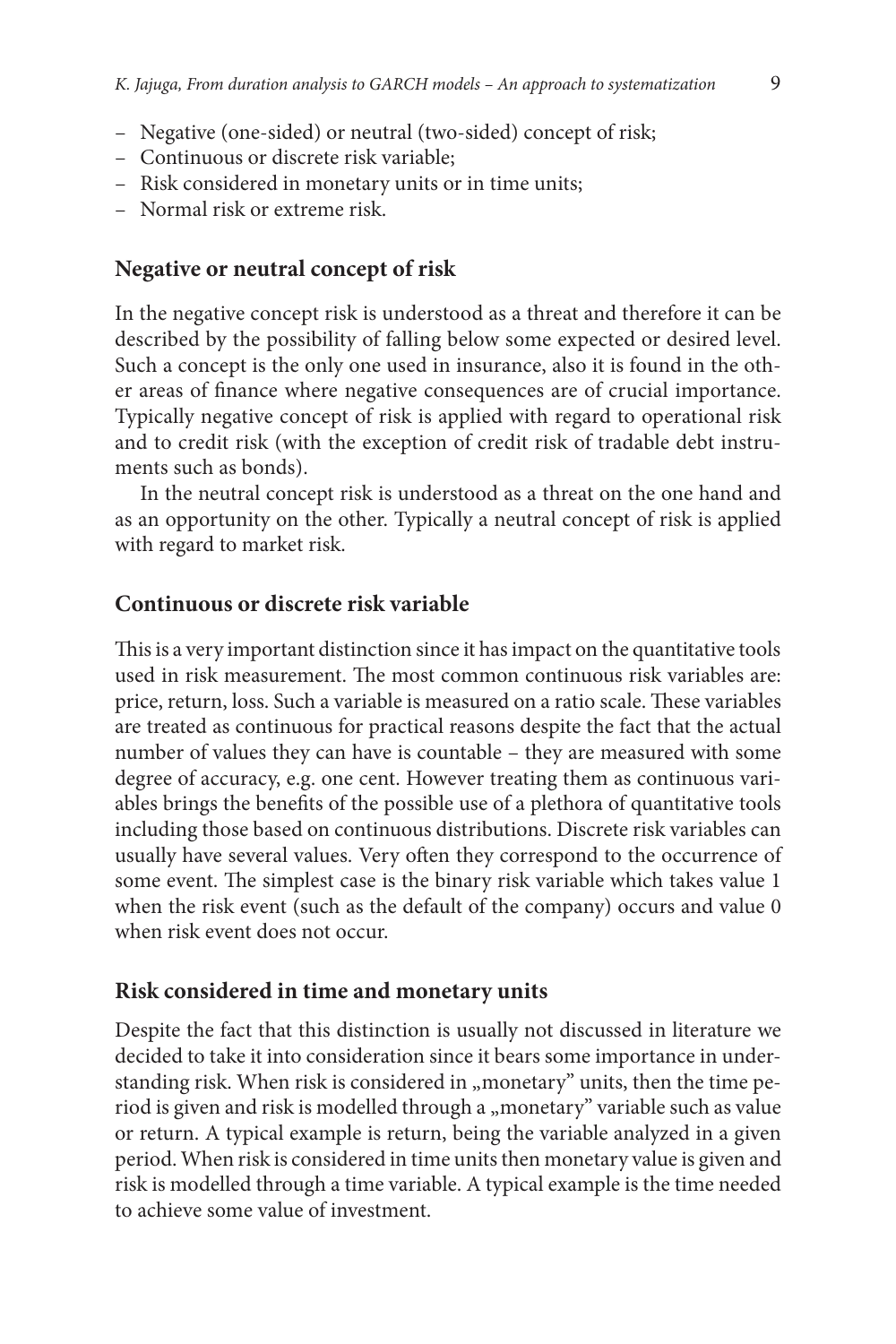#### **Normal risk or extreme risk**

The distinction between these two types of risk comes from the fact that risk events can occur with different frequencies and have an impact of different severity (reflected by the size of the possible loss). "Normal" risk results from the events which have a high frequency and low severity. On the other hand extreme risk results from the events which have a low frequency and high severity.

We propose four criteria for the systematization of risk measures. Each one has two possible categories. Therefore if these criteria are combined we can theoretically have 16 classes of risk measures. However some classes should be eliminated for quite obvious reasons. First of all, extreme risk is analyzed only in a negative sense since it is defined through the occurrence and size of losses. Secondly, when the discrete risk variable is considered it is also analyzed in a negative sense, since it is related to the occurrence of the risk event. Thirdly, when risk is considered in time units it is usually taken as a continuous variable and the tools suitable for continuous variables are used.

This finally leads us to 6 classes of risk measures corresponding to the following cases:

- 1. Neutral concept, continuous risk variable, "normal" risk, measured in "monetary" units.
- 2. Negative concept, continuous risk variable, "normal" risk, measured in "monetary" units.
- 3. Negative concept, continuous risk variable, "normal" risk, measured in time units.
- 4. Negative concept, continuous risk variable, extreme risk, measured in "monetary" units.
- 5. Negative concept, discrete risk variable, "normal" risk, measured in "monetary" units.
- 6. Negative concept, discrete risk variable, "normal" risk, measured in time units.

In the next sections we will discuss typical risk measures and refer to the cases mentioned.

### **2. Risk measures based on continuous distribution**

This is probably the oldest and the most well-known group of risk measures. The most common use of these measures is in two cases:

- 1. Neutral concept, continuous risk variable, "normal" risk, measured in "monetary" units.
- 2. Negative concept, continuous risk variable, "normal" risk, measured in ", monetary" units.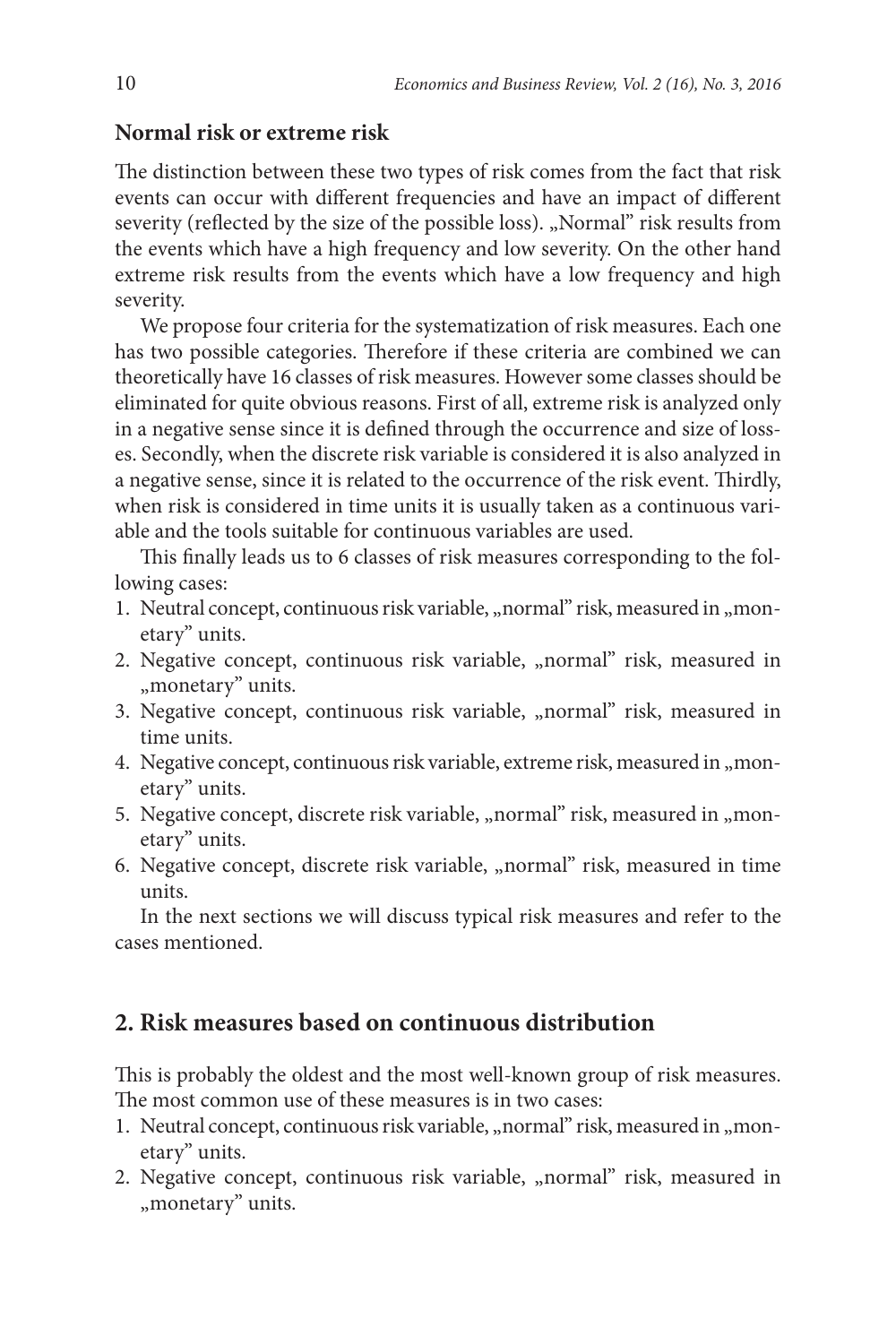Here risk is being captured by the statistical distribution of the risk variable. We can distinguish three types of measures:

- Volatility measures;
- Quantiles of distribution;
- Values of distribution function.

Volatility measures have their origin in the seminal paper by Markowitz [1952] who proposed the use of the variance of returns as a measure of risk. Later practitioners started to use the standard deviation of risk variable as a risk measure. Of course other statistical measures can be used such as: mean deviation or interquartile range.

Volatility measures can be put in a more general framework based on the so-called *L p* -norm. Here the volatility measure is defined as:,

$$
\sigma = \left[ \int\limits_{-\infty}^{\infty} \left( R - L(R) \right)^p f(R) dR \right]^{1/p},
$$

where:

 $L(R)$ – the reference value,

*R*– risk variable,

*f*(*R*)– density function.

It is worth mentioning that this general framework contains the following cases:

1. For  $p = 1$ :

 $L(R)$  – equal to the median of the risk variable;

*σ* – denotes mean deviation from the median of the risk variable.

2. For  $p = 2$ :

 $L(R)$  – equal to the expected value of the risk variable;

*σ* – denotes standard deviation of risk variable.

3. For *p*=∞:

 $L(R)$  – equal to the average of maximal and minimal value of the risk variable;

*σ* – denotes half of the difference between the maximal and minimal value of the risk variable.

The presented presented are used when neutral concept of risk is considered. However most of them can be relatively easily adapted to the situation when the negative concept of risk is considered. It can be seen that volatility measures are constructed in such a way that deviations, both positive and negative, from a reference value (mean, median, etc.) are taken into account. Therefore one can modify these measures by taking only negative deviations from the reference value. Thus we get such measures such as semi variance, semi standard deviation, etc.

There is a general approach used as a modification of volatility measures when the negative concept is used. It is the Lower Partial Moment, defined as: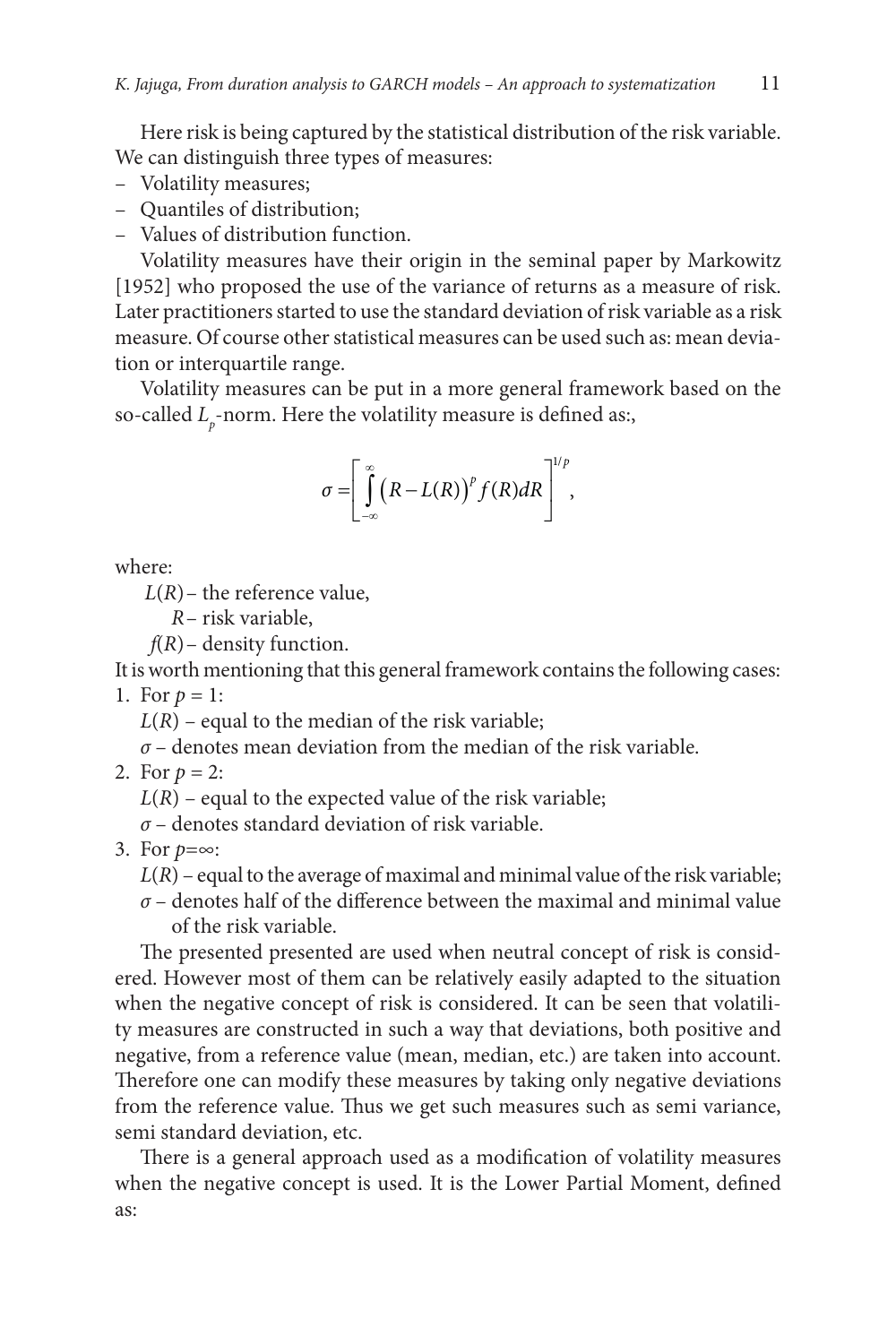$$
\sigma = \begin{cases} \begin{pmatrix} \frac{RT}{\pi} \\ \frac{1}{\pi} \end{pmatrix} R - RT \Big|^p f(R) dR \end{pmatrix}^{1/p} \quad \text{if} \quad 0 < p < \infty, \\ \begin{array}{c} \int_{-\infty}^{RT} f(R) dR \end{array} \quad \text{if} \quad p = 0, \end{cases}
$$

where

*RT* – target value of risk variable.

There are at least three cases of lower partial moment:

- 1. For  $p = 0$  the lower partial moment is the value of the distribution function at the point equal to the target value.
- 2. For  $p = 1$ , if the target value is assumed to be the expected value of the risk variable then, for symmetrical distribution, the lower partial moment is equal to half of the mean deviation of the risk variable.
- 3. For  $p = 2$ , if the target value is assumed to be the expected value of the risk variable then the lower partial moment is equal to the semi standard deviation of the risk variable (which is a square root of its semi variance).

The other two groups of measures are used only when one considers the negative concept of risk.

The quantile of the distribution of the risk variable can be interpreted in the following way: The probability that the risk variable will fall below the quantile is very low so the end user can conclude that it is very unlikely that the realization of the risk variable will be below the quantile. Here quantile can be treated as "safety level". The concept of safety level was introduced by Roy [1952]. The value of the distribution function of risk variable can be interpreted in the following way: It gives the probability that the risk variable will not exceed a certain level.

#### **3. Sensitivity measures**

These measures are derived from the function linking the risk variable to risk factors. The most general description of this function is given as:

$$
R = g(X_1, X_2, ..., X_m),
$$

where:

*R* – risk variable, *Xi* – risk factors, *g* – risk function.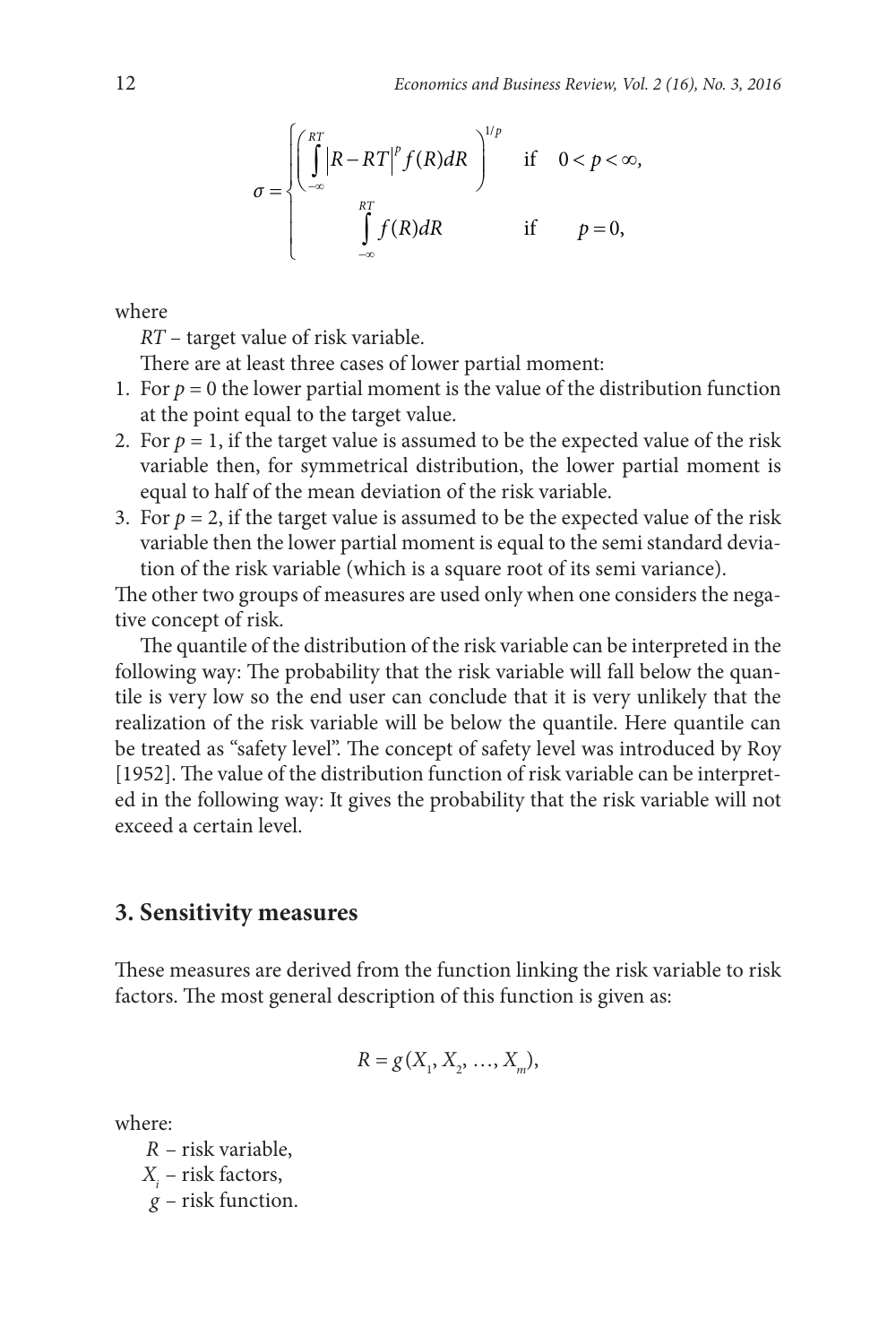A sensitivity measure (denoted as beta) is defined with regard to each risk factor as:

$$
\beta_i = \frac{\partial g(X_1, \ldots, X_m)}{\partial X_i}.
$$

A sensitivity measure is formally defined as the partial derivative of the risk function with regard to a particular risk factor. This is a "what if " type of a measure since it results in the change of the risk variable given that the risk factor changes by some small unit whilst the other factors remain unchanged. In literature very many sensitivity measures have been proposed, for example: duration, beta or Greek coefficients related to option pricing.

Although sensitivity measures were originally proposed using the neutral concept of risk they can also be used when one adopts them for the negative concept. Then only unfavourable changes of risk factors are taken into account. Therefore these measures can be used in two ways:

- 1. Neutral concept, continuous risk variable, "normal" risk, measured in "monetary" units.
- 2. Negative concept, continuous risk variable, "normal" risk, measured in "monetary" units.

Of course in the second case one considers only these changes of risk factors that lead to negative consequences.

#### **4. Measures of extreme risk**

Measures of extreme risk are used in the following case: negative concept, continuous risk variable, extreme risk, measured in "monetary" units.

Some of the measures presented based on statistical distribution of risk variables can be applied also in this case. Particularly it refers to:

- Quantiles of distribution here one should take quantile as corresponding to the very low probability;
- Value of the distribution function here one should take the "extreme" value of the risk variable.

There is however a group of risk measures that were inherently designed to be used in extreme risk measurement. The most commonly used are based on the so-called Conditional Tail Distribution or Conditional Excess Distribution. It is given as a distribution function of so-called excess:

$$
F_u(r) = P(R - u \le r | R > u).
$$

The distribution function of conditional tail distribution is defined as the probability that the risk variable (loss) will exceed some threshold value (de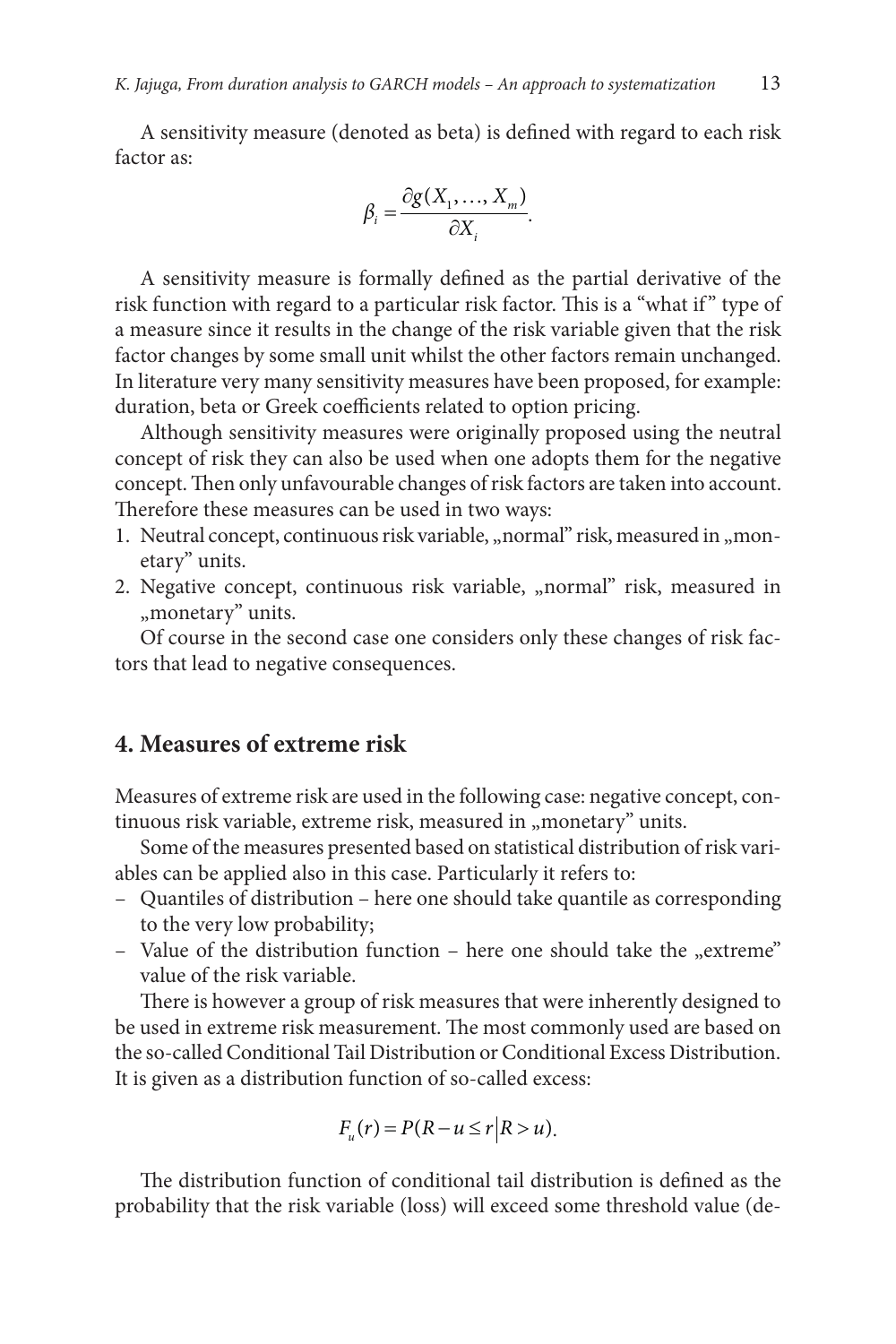noted by *u*) by the amount of *r* or lower, given that it exceeds this threshold value. In a common sense interpretation: "if things go wrong, how bad can they actually be".

The most common extreme risk measure is the Expected Shortfall (or Expected Tail Loss) given as the expected value of the conditional excess distribution by the following formula:

$$
ES = E(R|R > u).
$$

The interpretation of Expected Shortfall is simple: it shows what is – on average – the value of the risk variable if this variable exceeds some threshold value. Clearly, the higher the ES, the higher extreme risk.

## **5. Risk variable measured in time units – continuous variable**

These measures correspond to the following case: negative concept, continuous risk variable, "normal" risk, measured in time units. Here the most appropriate risk measure is based on the distribution of the time variable, being a continuous variable. It is the value of distribution function, given as:

$$
P(T < \tau) = \int_{0}^{\tau} f(T) dT,
$$

where:

*T* – time variable,

*f*(*T*) – the density function of the distribution of the random variable *T*,

*τ* – fixed time unit.

The interpretation of this measure is as follows: the probability that the time to reach some value is shorter than a fixed time unit.

#### **6. Risk measurement for discrete variable**

When risk variable is discrete we think of some risk event. This corresponds to two cases:

- 1. Negative concept, discrete risk variable, "normal" risk, measured in "monetary" units.
- 2. Negative concept, discrete risk variable, "normal" risk, measured in time units.

The first case is the situation where one looks for the probability that the risk event happens at a considered time, thus "how likely is it that the risk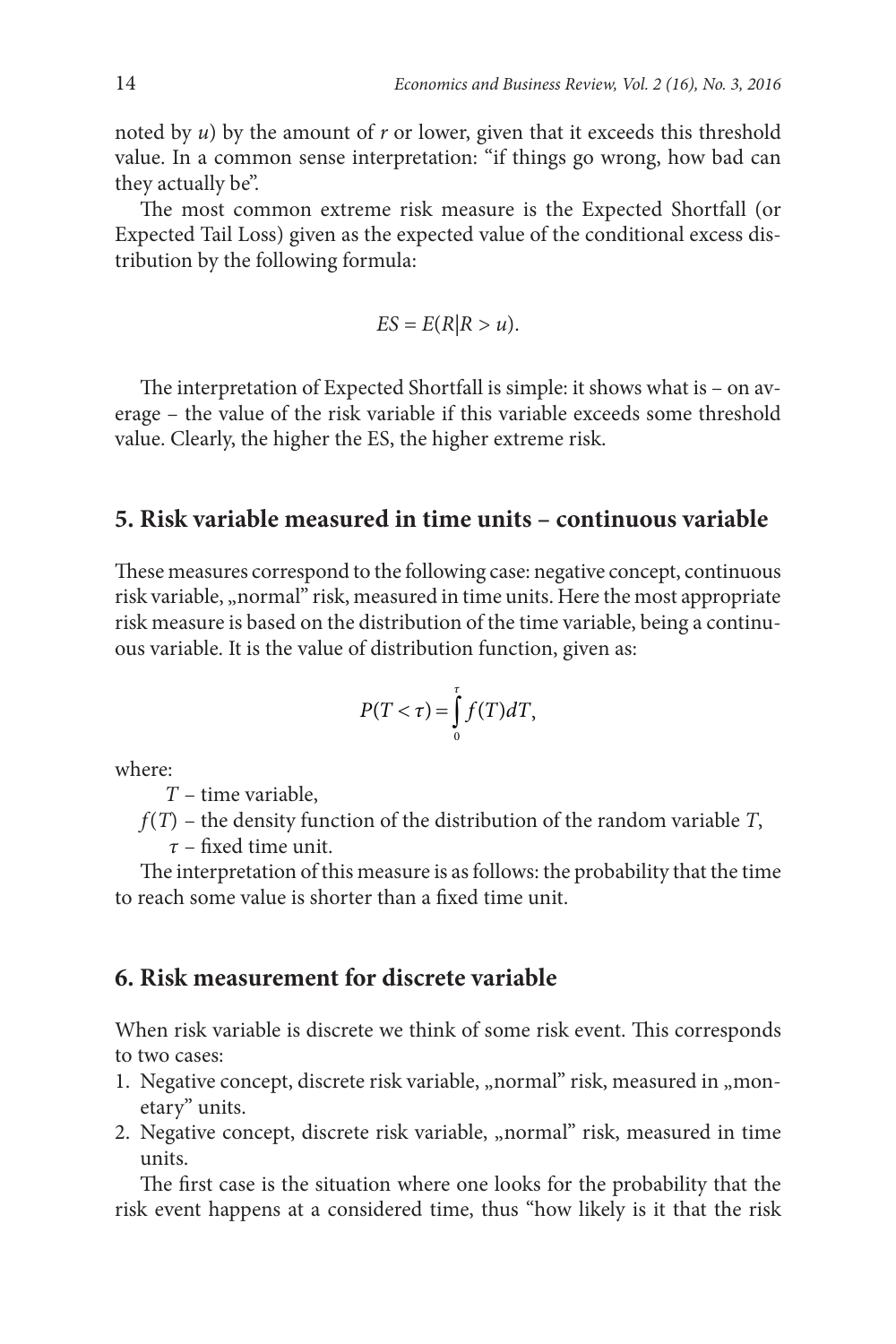event happens in next period". The second case is when one tries to determine the period in which the risk event happens, thus "how long one will wait until risk event happens".

The common framework used here is based on the statement then when the risk event occurs, one faces loss. This loss can be shown in the following way:

$$
L = R \cdot LGD,
$$

where:

*L* – loss variable,

*R –* risk variable, corresponding to the risk event,

*LGD* – variable, defined as a loss given the risk event.

The decomposition given by the above formula refers to the situation where an entity is facing risk because of the occurrence of the risk event. This occurrence is reflected by a binary risk variable, *R*. This variable takes on two possible values: 0 – when the risk event does not occur and 1 – when the risk event occurs. The second component of this decomposition is the so-called *Loss Given Risk Event* variable which is continuous. Clearly, if the risk event occurs the loss is equal to *LGD*, if the risk event does not occur the loss is equal to 0. The most common practical example is when the risk event refers to the default of the counterparty and this default results in the lack of payment. Then the *LGD*  is simply the *Loss Given Default*.

If we consider the discrete risk variable as being a binary variable then the risk measure is simply the probability of the risk event, defined as:

$$
PD=P(R=1),
$$

and

$$
E(R)=PD.
$$

So the probability of the risk event is also the expected value of the risk variable.

This relationship leads to another – derived for the loss:

$$
E(L) = E(R)E(LGD|R) = PD \cdot LGD.
$$

In practice it can happen that the risk variable is not binary but has more categories. For example, we can categorize the risk variable by identifying several risk categories, e.g., "very low risk", "low risk", "medium risk", "high risk",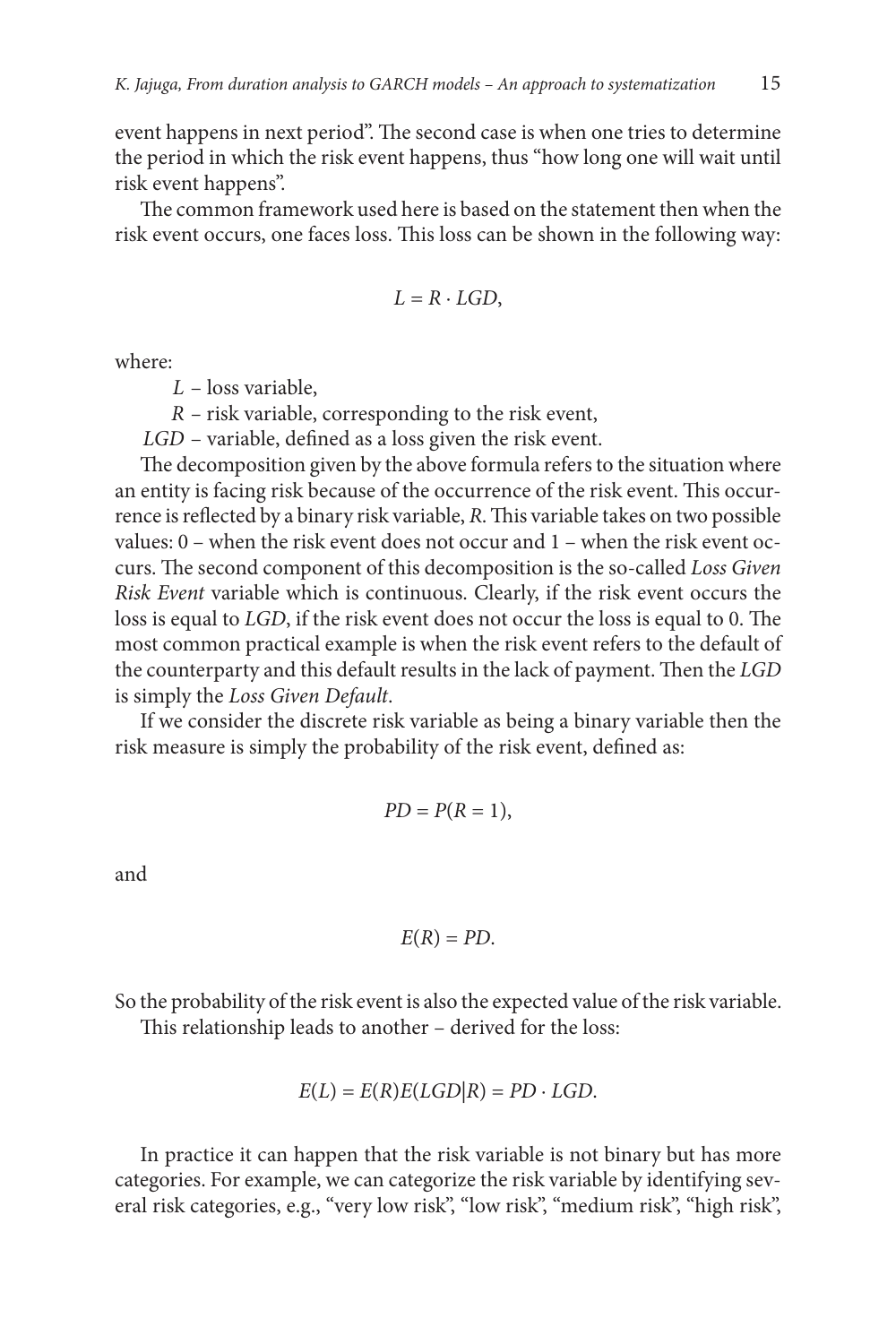"very high risk". Such a situation is faced, for example, when a rating is being conducted by a rating agency.

Suppose that there are *m* categories of risk (ordered and disjointed). They are denoted by the numbers from 1 to *m*, where 1 denotes the highest risk. Since here risk is understood in its negative sense the natural extension of the measure proposed for the binary variable – the probability of the risk event – can be proposed. This is the probability that the risk category will be below some stated level. It is given by the following formula:

$$
PD = P(R < a) = P(R = 1) + P(R = 2) + \ldots + P(R = a - 1),
$$

where:

*a* – stated level, being the lowest accepted risk category.

Of course the higher the value of *PD*, the higher the risk. Similarly to the case of binary variable here we also have the relation to loss variable, given as:

$$
E(L) = \sum_{i=1}^{m} P(R=i) E(L | R=i).
$$

So the expected loss is the weighted average of losses conditional on each risk category whilst the weights are the probabilities that the risk variable belongs to this category.

#### **7. Model risk**

Models are scientific concepts used to describe the real world. In some disciplines, particularly natural sciences, many models have a deterministic nature and they match the real world perfectly. In other disciplines, particularly social sciences, most models are only an approximation to the real world and they are very often of a stochastic nature. It is because human behaviour cannot be predicted and captured by deterministic structures. This means that the application of a model by the end user can lead to the results that are not expected. It is called **model risk**.

The notion "model risk" can be defined in a general and simplified way: **Model risk is a risk resulting from an erratic model used in the real world.**  The issue of model risk is especially relevant for models derived within financial science, for example, financial market models. In this paper model risk is analyzed from the point of view of the investor who makes financial investments of different types and relies on different models to support investment decisions. Models used within the area of the financial market are directed at the valuation of financial instruments and to decision making process in the financial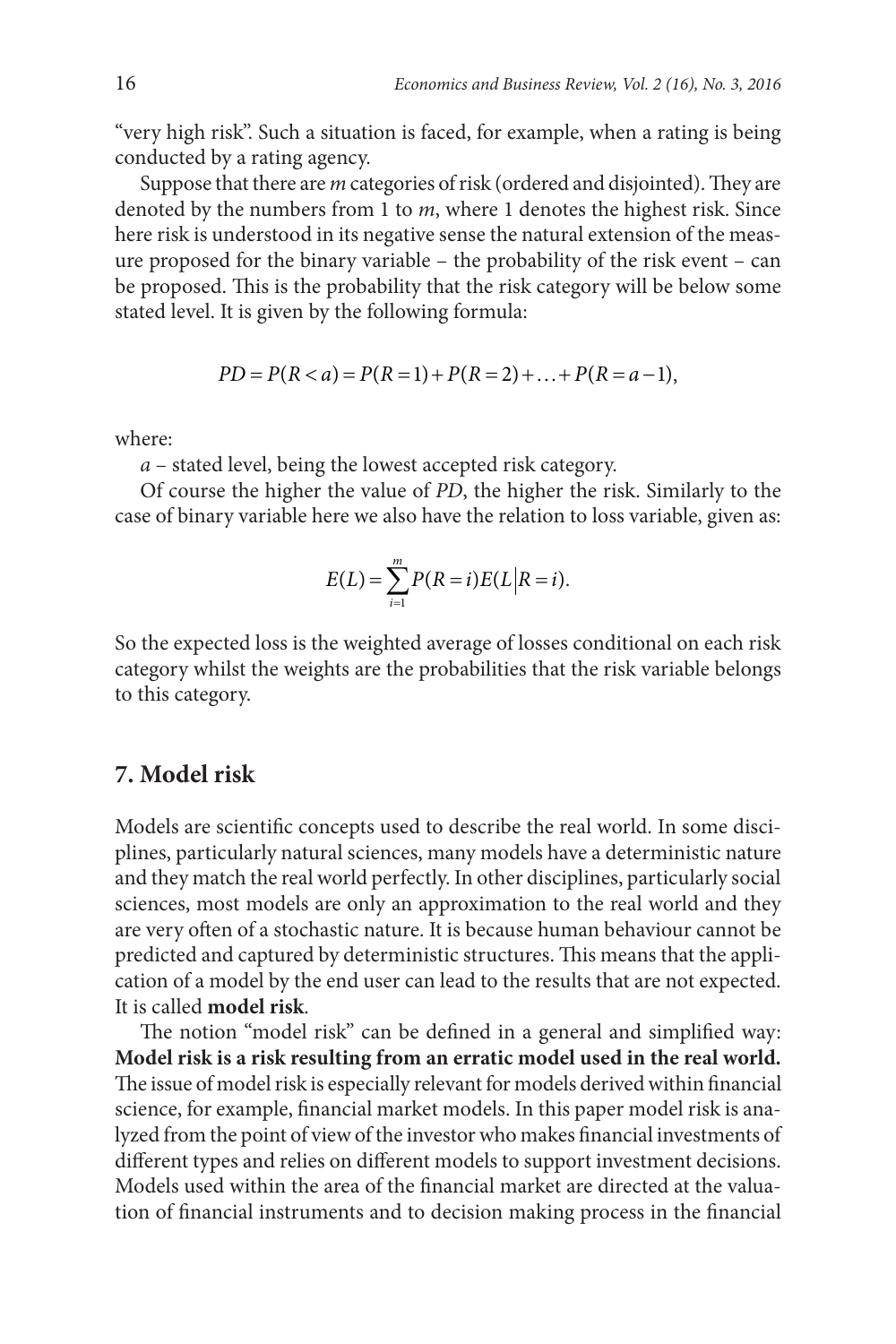market. On one hand, these models try to describe real world; on the other, they support the decision making process of market participants (investors).

A very good common sense explanation of model risk existing in financial models is given by Robert Merton. He stated (see Merton [1994]), that: "At times we can lose sight of the ultimate purpose of the models when their mathematics becomes too interesting. The mathematics of financial models can be applied precisely, but the models are not all precise in their application to the complex real world. Their accuracy as a useful approximation to that world varies significantly across time and place. The models should be applied in practice only tentatively, with careful assessment of their limitations in each application".

There are at least three distinct sources of uncertainty resulting in model risk. 1. Uncertainty as to the structure of the model.

- This refers to the situation in which some important factors (variables) are omitted; there is the wrong functional form of relationship between the variables in the model, etc.
- 2. Uncertainty as to the parameters of the model. Even if there is a correct structure of the model some parameters of the model usually need to be estimated. Model risk occurs since there are different estimation methods, possibilities of using different data sets, etc.
- 3. Uncertainty as to the application of the model. This refers to the situation where model that was correctly constructed and estimated is not a good description of the actual case.

Using financial models without a clear understanding of the uncertainty lying behind them may lead to consequences in the financial market, including severe losses. The first significant case of losses resulted from model risk occurred during collapse of the hedge fund Long Term Capital Management in 1998. Managers of this fund used rather sophisticated financial models and performed extremely well in the period of stable markets. However their models were not properly adjusted for the case of extreme shocks which happened during the East Asian crisis in 1997 and the Russian crisis in 1998. High leverage taken by this fund led to huge losses and collapse, however there was a bailout of this fund.

Financial models are not necessarily transferrable in time or in space. This is because of the way the market is functioning can be different in time and space. One of the main errors made by designers and users of models is an attempt to get the best fit of these models to historical data. It is however clear that past data may be not relevant for future and that is the main interest of financial investors.

In my opinion models used by investors on the financial market should satisfy two constraints. First of all, they have to be robust to the changes of market conditions, secondly they have to be transparent to the end user. Satisfying the first constraint can diminish risk in the application of the model given the market changes. Satisfying the second constraint means decreasing the risk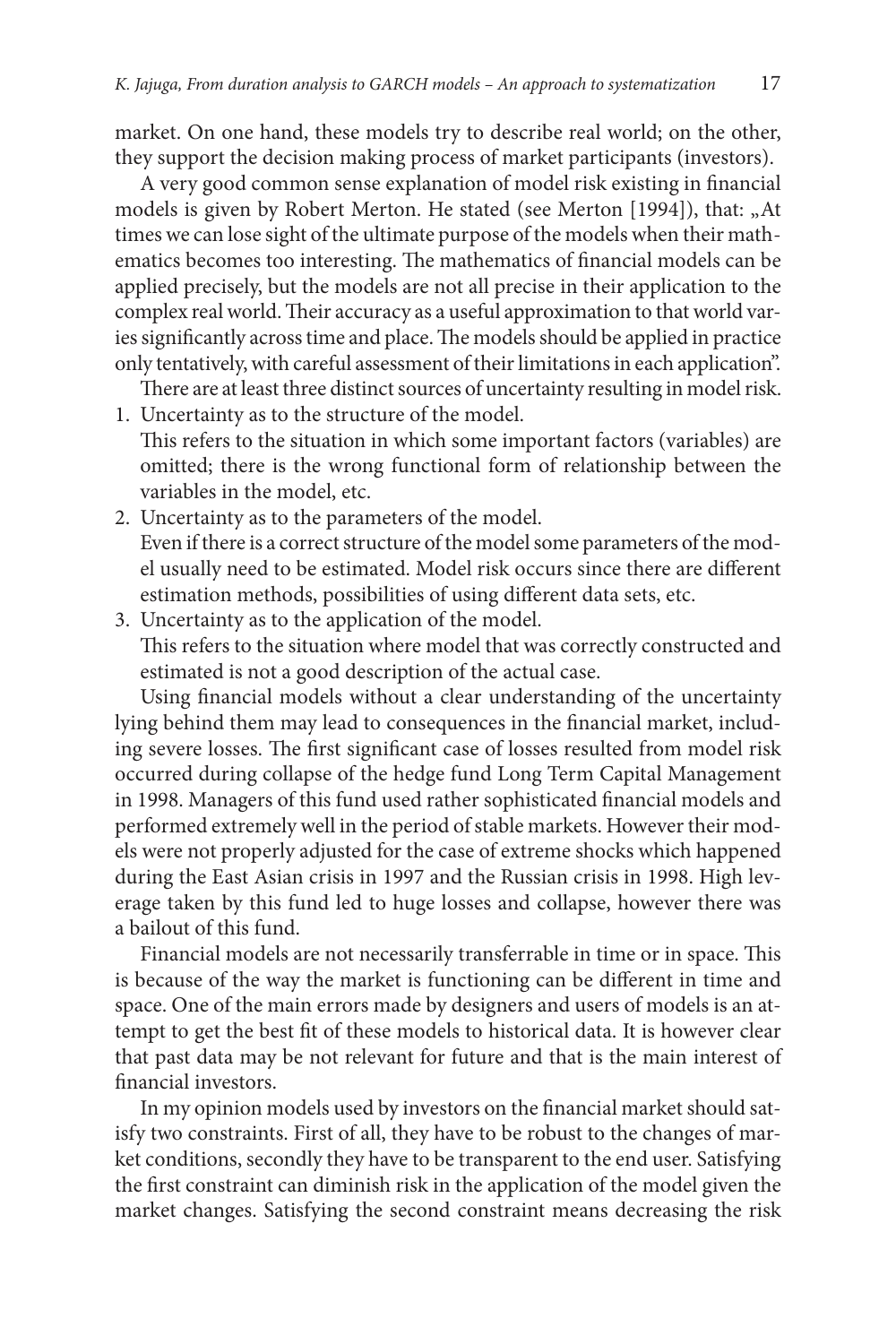that the appropriate model is used in the wrong way by the end user who does not understand the model. In my opinion good practice is to supplement financial model used in practice with an analysis of the risk of this model. One can propose different approaches to analyze model risk.

If there is uncertainty as to the structure of the model and uncertainty as to the application of the model then qualitative judgment should be used. This judgment will contain the analysis of the assumptions lying behind the model as well as the analysis of the particular market in which the model is to be applied. In the case of the uncertainty as to the parameters of the model, one can adopt the quantitative approach. Here we propose the application of standard quantitative measures of market risk. There are two groups of such measures: 1. Distribution based measures.

Here one analyzes the distribution of the estimate of the parameter. The larger dispersion of this distribution, the higher is risk resulting from the estimation of this parameter.

2. Sensitivity measures.

Here one analyzes the sensitivity of the output of the model to the changes of the value of the respective parameter. From the mathematical point of view the sensitivity measure is the derivative of the output of the model with regard to the parameter. The higher the sensitivity, the higher is the risk resulting from the estimation of this parameter.

There are also other tools that can be used in the analysis of model risk occurring in financial models. Practitioners apply the following two approaches:

- a) Back testing, being the verification of the model using past data if the model does not perform well on the past data this might be an indication of uncertainty as to the application of this model in future;
- b) Stress testing, being the verification of the model using data generated subject to extreme shocks – this shows how sensitive the model is to such shocks; usually the occurrence of instability is not a good recommendation for the model.

#### **Conclusions**

The main conclusions derived from the considerations of this paper refer to the systematization of risk measures. The proposed criteria enabled a listing the main groups of risk measures. This can be used as a hint for possible use by practitioners.

One of the most important is the distinction between normal (standard) risk and extreme risk. This results from the consequences led by extreme risk. On the other hand, the estimation of extreme risk measures is a more difficult task.

From the point of view of methodology used in risk measurement the type of risk variable is a key factor. A continuous risk variable is the most appro